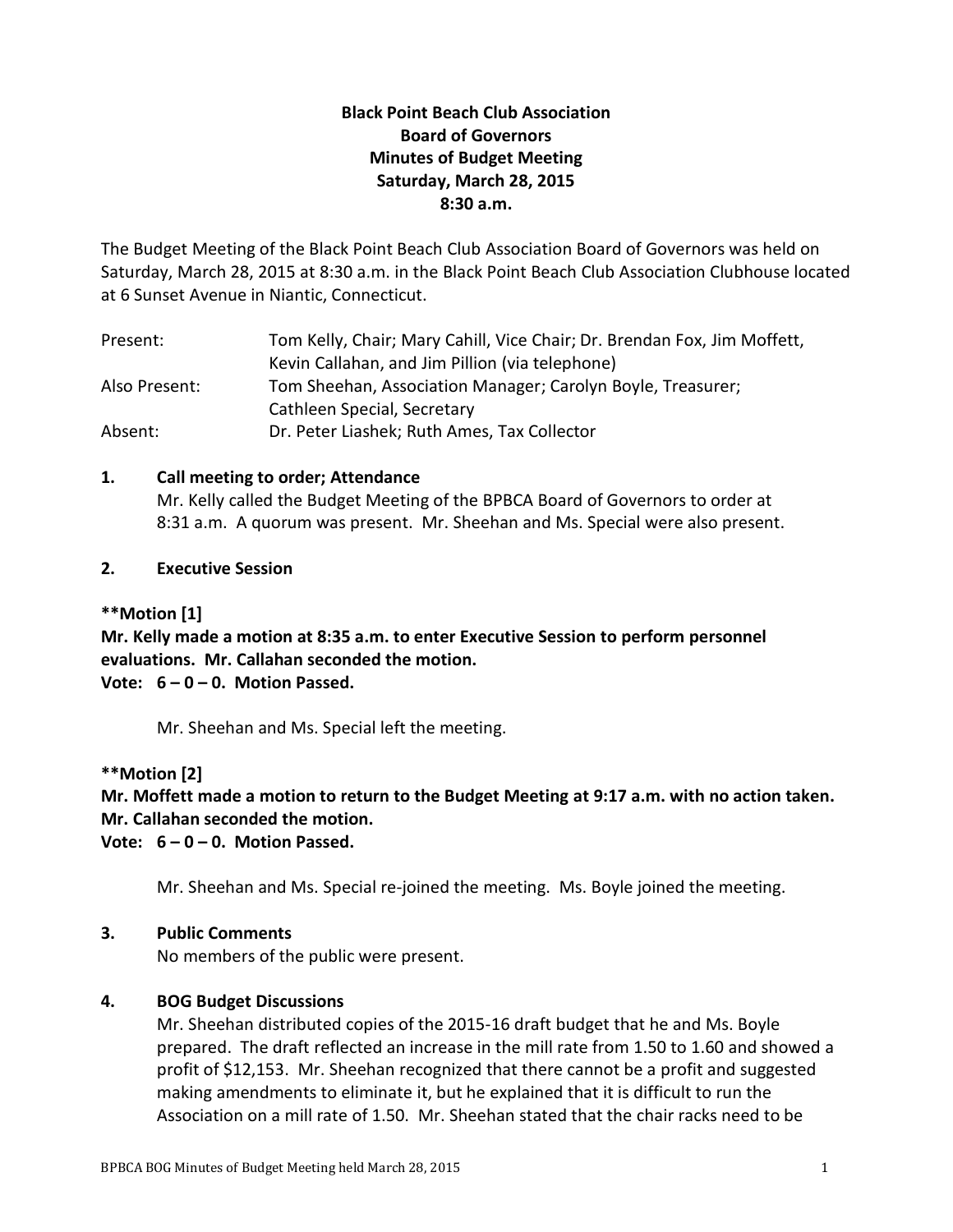stored in the Board room during events when the hall is rented; however, neither the Board room nor the existing shed has room for additional storage. A new storage facility needs to be purchased and a cement slab/ramp needs to be installed. While the shed would hold Board of Governors and Zoning items and could be purchased with funds from the current fiscal year's budget, the slab/ramp, which would be an extension of the existing patio, would be installed and paid for in the next fiscal year.

The Security Patrol line was cut because there were several days when the officer assigned to Black Point was assigned to other matters in town.

The Operations/Clubhouse line was increased by \$2,000 because the clubhouse needs work, i.e., window repair and painting.

The increase of \$2,500 in the Operations/Ground Maintenance line is because preparation work needs to be done before the cement slab can be put in place.

The waterfront maintenance line was decreased by \$1,000 because the new dock poles require less labor.

The Black Pointer line was decreased by \$500 because too many copies were being printed.

The Beach Patrol line was increased from \$6,000 to \$8,000 because with only two rain days last year this line came in over budget. There will be three guards again this year.

Mr. Sheehan plans to furlough Beach Patrol and Recreation Program Counselors if beach population or recreation program attendance necessitates it on any given day. Mr. Sheehan has discussed this with Garrett Hickey, Recreation Program Director.

Mr. Kelly asked that the Recreation Program Director's salary be given its own line and be removed from the Recreation Personnel line.

Mr. Sheehan stated that he has a punch list of items that could be covered by the current fiscal year's budget:

2 benches at \$750 each plus \$200 installation each; Playground mulch at \$1,500 plus \$2,000 in labor; Installation of the new signage prohibiting alcohol and tobacco on the beaches, \$500; The storage area needs to be brush hogged; preparation, stone and labor, \$4,200; A new shed will cost from \$10,000 to \$15,000; The cement pad will be approximately \$1,000-\$2,000 Painting and a remnant carpet for the Board room will cost approximately \$2,000.

The total cost would be approximately \$26,000 from the 2014-15 budget, with the exception of the cement pad which might be in the 2015-16 budget.